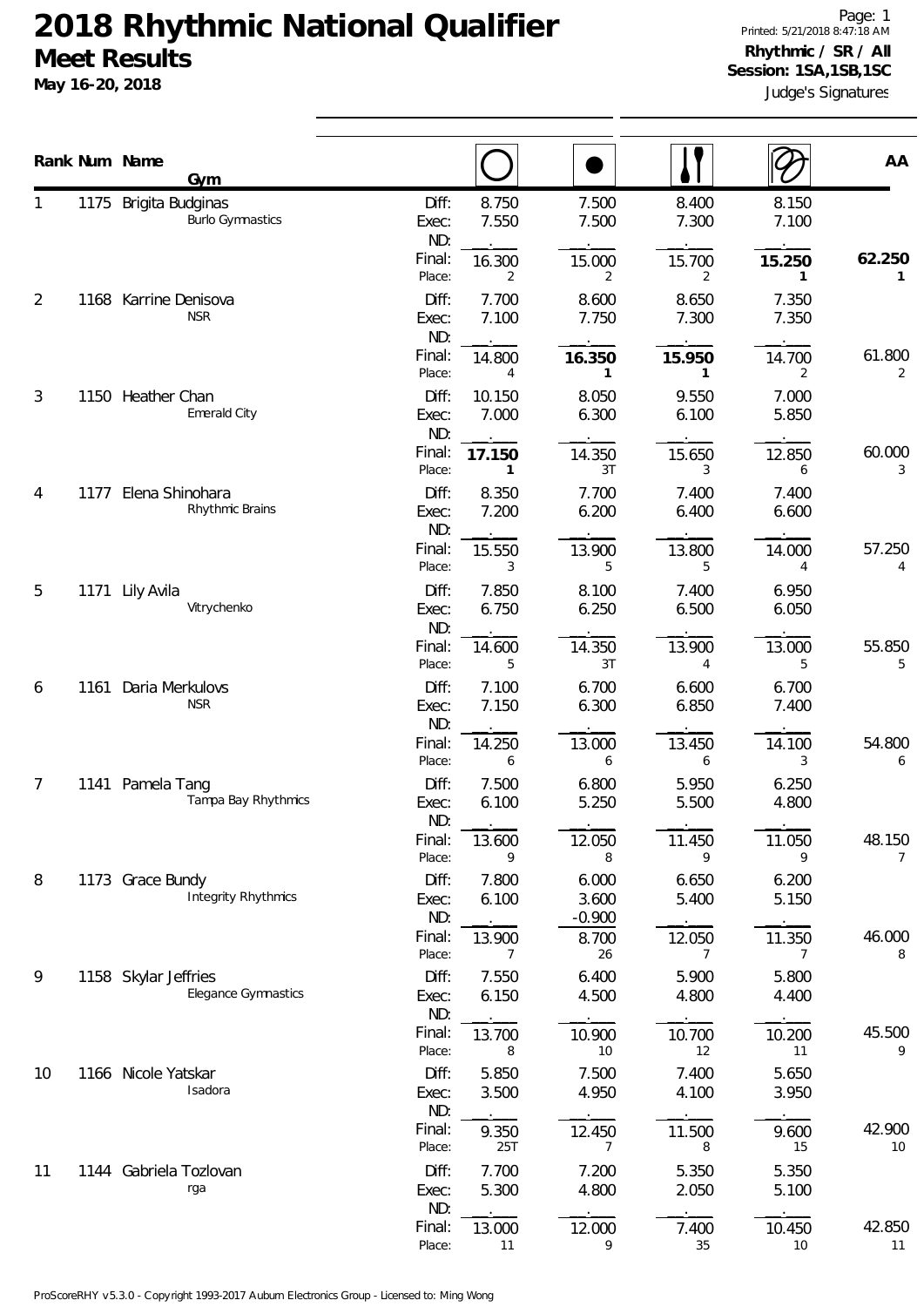## **2018 Rhythmic National Qualifier Meet Results**

**May 16-20, 2018**

|     |      | Rank Num Name<br>Gym                          |                       |                            |                 |                |                            | AA            |
|-----|------|-----------------------------------------------|-----------------------|----------------------------|-----------------|----------------|----------------------------|---------------|
| 12T |      | 1140 Kristen Ng<br>Tampa Bay Rhythmics        | Diff:<br>Exec:<br>ND: | 6.900<br>4.500             | 6.300<br>4.000  | 6.650<br>4.700 | 5.800<br>3.200             |               |
|     |      |                                               | Final:<br>Place:      | 11.400<br>13               | 10.300<br>$12*$ | 11.350<br>10   | 9.000<br>18                | 42.050<br>12T |
| 12T |      | 1165 Jessica Li<br>Vitrychenko                | Diff:<br>Exec:<br>ND: | 7.000<br>4.250             | 6.100<br>4.200  | 6.550<br>4.050 | 6.050<br>3.850             |               |
|     |      |                                               | Final:<br>Place:      | 11.250<br>14               | 10.300<br>$12*$ | 10.600<br>13   | 9.900<br>13                | 42.050<br>12T |
| 14  |      | 1149 Shallie Rasin<br><b>RRT</b>              | Diff:<br>Exec:<br>ND: | 7.400<br>5.100             | 6.200<br>3.750  | 5.500<br>3.800 | 5.600<br>3.850             |               |
|     |      |                                               | Final:<br>Place:      | 12.500<br>12               | 9.950<br>16     | 9.300<br>22T   | 9.450<br>17                | 41.200<br>14  |
| 15  |      | 1176 Viara Petkova<br><b>NSR</b>              | Diff:<br>Exec:<br>ND: | 4.800<br>5.050             | 5.250<br>4.950  | 5.900<br>4.650 | 4.450<br>5.350             |               |
|     |      |                                               | Final:<br>Place:      | 9.850<br>20                | 10.200<br>15    | 10.550<br>14   | 9.800<br>14                | 40.400<br>15  |
| 16  |      | 1170 Alexandra Dolgikh<br>M&N                 | Diff:<br>Exec:<br>ND: | 7.200<br>5.900             | 5.600<br>2.950  | 5.600<br>3.450 | 5.300<br>4.200             |               |
|     |      |                                               | Final:<br>Place:      | 13.100<br>$10$             | 8.550<br>27     | 9.050<br>25    | 9.500<br>16                | 40.200<br>16  |
| 17  |      | 1138 Anna Voznyuk<br>Dia                      | Diff:<br>Exec:<br>ND: | 6.050<br>3.250             | 5.700<br>4.750  | 5.950<br>5.050 | 5.100<br>3.100             |               |
|     |      |                                               | Final:<br>Place:      | 9.300<br>27T               | 10.450<br>11    | 11.000<br>11   | 8.200<br>21                | 38.950<br>17  |
| 18  |      | 1153 Michelle Varshavskiy<br>United Rhythmics | Diff:<br>Exec:<br>ND: | 5.650<br>5.050             | 3.700<br>4.600  | 4.550<br>4.150 | 5.200<br>4.850             |               |
|     |      |                                               | Final:<br>Place:      | 10.700<br>15               | 8.300<br>29     | 8.700<br>27    | 10.050<br>12               | 37.750<br>18  |
| 19  | 1147 | Srinija Srinivasan<br>Liberty Academy         | Diff:<br>Exec:<br>ND: | 5.900<br>4.050<br>$-0.300$ | 6.050<br>4.250  | 5.600<br>4.300 | 4.600<br>2.900             |               |
|     |      |                                               | Final:<br>Place:      | 9.650<br>23                | 10.300<br>12T   | 9.900<br>18    | 7.500<br>25                | 37.350<br>19  |
| 20  |      | 1156 Ani Muradyan<br>Rhythmic Olympica        | Diff:<br>Exec:<br>ND: | 6.400<br>3.850             | 5.850<br>2.600  | 6.150<br>3.700 | 5.000<br>3.550             |               |
|     |      |                                               | Final:<br>Place:      | 10.250<br><b>16T</b>       | 8.450<br>28     | 9.850<br>19    | 8.550<br>19                | 37.100<br>20  |
| 21  |      | 1143 Brittaney Jin<br>Integrity Rhythmics     | Diff:<br>Exec:<br>ND: | 5.850<br>3.950             | 5.900<br>3.850  | 6.800<br>3.500 | 4.850<br>2.800<br>$-0.600$ |               |
|     |      |                                               | Final:<br>Place:      | 9.800<br>21                | 9.750<br>18     | 10.300<br>15   | 7.050<br>26T               | 36.900<br>21  |
| 22  |      | 1159 Millennia Zhou<br><b>NSR</b>             | Diff:<br>Exec:<br>ND: | 6.250<br>4.000             | 5.100<br>3.100  | 5.800<br>4.250 | 4.850<br>3.800<br>$-0.300$ |               |
|     |      |                                               | Final:<br>Place:      | 10.250<br>16T              | 8.200<br>30     | 10.050<br>16   | 8.350<br>20                | 36.850<br>22  |

ProScoreRHY v5.3.0 - Copyright 1993-2017 Auburn Electronics Group - Licensed to: Ming Wong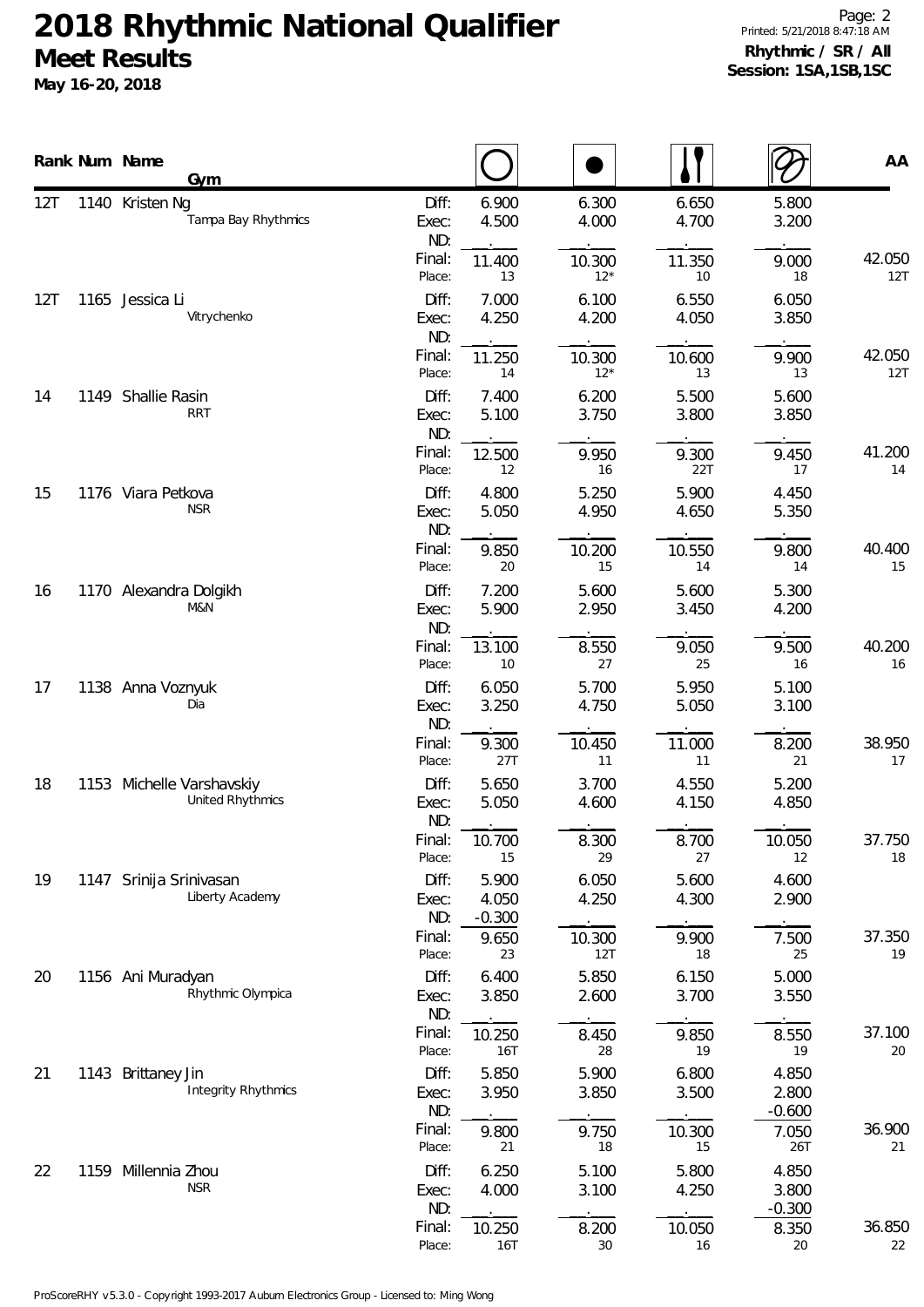## **2018 Rhythmic National Qualifier Meet Results May 16-20, 2018**

Page: 3 Printed: 5/21/2018 8:47:18 AM **Rhythmic / SR / All Session: 1SA,1SB,1SC**

|     |      | Rank Num Name<br><b>Gym</b>                        |                       |                            |                            |                            |                            | AA            |
|-----|------|----------------------------------------------------|-----------------------|----------------------------|----------------------------|----------------------------|----------------------------|---------------|
| 23  |      | 1139 Aleksandra Sklioutovskaya-<br>princeton gym   | Diff:<br>Exec:<br>ND: | 5.800<br>2.300             | 4.500<br>2.200<br>$-0.600$ | 5.700<br>4.300             | 6.300<br>4.900             |               |
|     |      |                                                    | Final:<br>Place:      | 8.100<br>33                | 6.100<br>38                | 10.000<br>17               | 11.200<br>8                | 35.400<br>23  |
| 24  |      | 1155 Baifan Zhou<br>North-East Rhythmics           | Diff:<br>Exec:<br>ND: | 6.600<br>3.150             | 5.700<br>3.700<br>$-0.600$ | 6.200<br>3.700<br>$-0.600$ | 5.100<br>2.250<br>$-0.300$ |               |
|     |      |                                                    | Final:<br>Place:      | 9.750<br>22                | 8.800<br>25                | 9.300<br>22T               | 7.050<br>26T               | 34.900<br>24  |
| 25  |      | 1174 McKenna Bailey<br>ANS                         | Diff:<br>Exec:<br>ND: | 6.000<br>4.550<br>$-0.300$ | 5.100<br>4.350             | 5.000<br>3.650             | 3.950<br>3.000<br>$-0.600$ |               |
|     |      |                                                    | Final:<br>Place:      | 10.250<br>16T              | 9.450<br>20T               | 8.650<br>28                | 6.350<br>35                | 34.700<br>25  |
| 26F |      | 1135 Yelizaveta Yuvkhimenko<br><b>RMX</b>          | Diff:<br>Exec:<br>ND: | 5.300<br>4.000             | 5.800<br>3.900             | 5.900<br>3.050             | 4.800<br>1.900             |               |
|     |      |                                                    | Final:<br>Place:      | 9.300<br>27F               | 9.700<br>19F               | 8.950<br>27F               | 6.700<br>30F               | 34.650<br>26F |
| 26  | 1154 | Katherina Tcheprasova<br>RAM                       | Diff:<br>Exec:<br>ND: | 3.950<br>5.350             | 4.700<br>4.550             | 4.100<br>3.700             | 4.000<br>3.800             |               |
|     |      |                                                    | Final:<br>Place:      | 9.300<br>27T               | 9.250<br>23                | 7.800<br>33                | 7.800<br>22T               | 34.150<br>26  |
| 27  | 1169 | Michelle Shvedov<br>Rhythmic Olympica              | Diff:<br>Exec:<br>ND: | 6.200<br>3.850             | 5.800<br>3.550             | 6.050<br>2.950             | 3.500<br>2.150             |               |
|     |      |                                                    | Final:<br>Place:      | 10.050<br>19               | 9.350<br>22                | 9.000<br>26                | 5.650<br>38                | 34.050<br>27  |
| 28  | 1151 | Jessica Tian<br>North-East Rhythmics               | Diff:<br>Exec:<br>ND: | 5.250<br>4.150             | 5.000<br>2.550<br>$-0.600$ | 5.950<br>3.850             | 5.200<br>2.600             |               |
|     |      |                                                    | Final:<br>Place:      | 9.400<br>24                | 6.950<br>34T               | 9.800<br>20                | 7.800<br>22T               | 33.950<br>28  |
| 29  |      | 1136 Willow Parsell<br><b>TRA</b>                  | Diff:<br>Exec:<br>ND: | 6.000<br>2.700             | 5.200<br>4.600             | 5.400<br>2.250             | 3.350<br>3.200             |               |
|     |      |                                                    | Final:<br>Place:      | 8.700<br>31                | 9.800<br>17                | 7.650<br>34                | 6.550<br>31                | 32.700<br>29  |
| 30  |      | 1160 Angie Astakhova<br><b>Evergreen Rhythmics</b> | Diff:<br>Exec:<br>ND: | 5.200<br>2.800             | 5.350<br>3.650             | 5.250<br>4.250             | 3.650<br>2.500<br>$-0.300$ |               |
|     |      |                                                    | Final:<br>Place:      | 8.000<br>34                | 9.000<br>24                | 9.500<br>21                | 5.850<br>37                | 32.350<br>30  |
| 31  |      | 1134 Asca Akiyama<br>Isadora                       | Diff:<br>Exec:<br>ND: | 4.400<br>2.300             | 5.800<br>3.850             | 4.250<br>3.650             | 4.450<br>3.300             |               |
|     |      |                                                    | Final:<br>Place:      | 6.700<br>36                | 9.650<br>19                | 7.900<br>30T               | 7.750<br>24                | 32.000<br>31  |
| 32  |      | 1162 Meryl Wang<br>Twin Cities Rhythmic            | Diff:<br>Exec:<br>ND: | 5.700<br>3.600             | 4.200<br>2.750             | 4.650<br>3.200             | 4.050<br>2.800             |               |
|     |      |                                                    | Final:<br>Place:      | 9.300<br>27T               | 6.950<br>34T               | 7.850<br>32                | 6.850<br>28                | 30.950<br>32  |